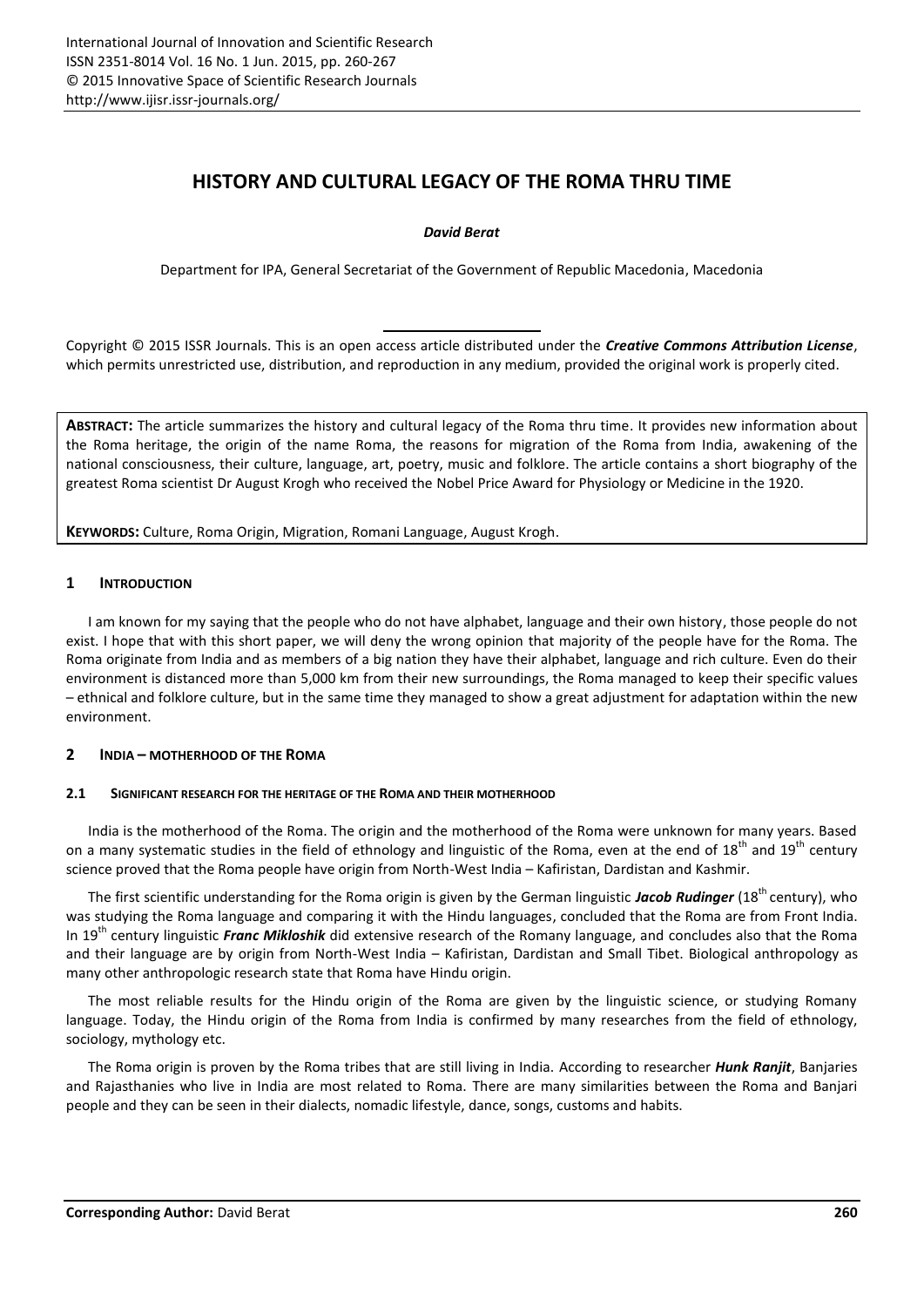## **3 AGE AND ORIGIN OF THE NAMES ROMA AND EGYPTIANS**

The origin of the names Roma (Gypsies), or Egyptians, appears on the historical scene in Euro-Asian countries in the middle of the middle ages. The name "Ciganin" meaning Gypsy comes from Old Slavic word "Atingani", m. Acingani and f. Acinganka, against the Greek name "Atcigavos". That is the origin of the name for the Roma in the European and other countries thru the world.

In Dubrovnik at the end of  $14<sup>th</sup>$  and  $15<sup>th</sup>$  century, the Roma in documentation are called and named as: 1. Egyptians – Egiptus; 2. Ciganus – Zinganus; 3. Cingalus – Acingalus. The name for the Roma comes from the Greek word – "Atcigavos", "Acegiptos" and occurs in Byzantium in the first half of the  $14<sup>th</sup>$  century.

In the south Slavic region, there are many names for the Romany people: "Egupak", m. Jegupak, f. Jegupka who also have Greek origin. In Hungary the Roma were called "Czigani" and in Romania "Tigany", who have south Slavic origin. The Roma at the Balkans were named in latin: "Secani", "Cingari" and "Cinganus". In Italy they were called "Zingaro", in France "Tsigane", in Bulgaria (Arbanasi) "Chingan", in Albania "Madzup", in Turkey and Montenegro "Cingane", "Cingene" and "Chingene". Turks also reffered to Roma as "Kibti" and "Kopti", the same name Arabs gave to Christians in Egypt and Etiopia. In Spain the Roma were called "Hitanos" and in Germany "Sinti".

In the life of St. Gjorgji Antonski, in the monastery Iviron on Ahtos, in the year 1068 there is the first mentioning of the Roma by the terms "Adsinicani" name by which the Roma were called in Byzantium.

The Romany people probably got their name from the name of Rama – legendary hero from the epic Ramayana, and his followers from different cast origin became "children of Rama". As "children of Rama"<sup>1</sup> the Roma came in the European countries. The Roma referred to their motherhood with many names. Most of them called it "Baro than"<sup>2</sup> or "Romani puv"<sup>3</sup>, term that is mentioned in some legends and stories. Romany people called themselves "Rom"<sup>4</sup>, "Romni"<sup>5</sup> and "Roma"<sup>6</sup>.

# **4 MIGRATION OF THE ROMA**

#### **4.1 BEGINNING AND REASONS**

The main reasons for the migration of the Roma from India are the unfavourable climatic living conditions, monsoon rains that lead to major flooding or to major drought, hunger and death. As main reasons we should list the diseases like typhus, yellow fever, dysentery, cholera and other outbreaks. The attacks from many invaders were also reasons for the migration of the Roma. The Persians were the first attackers who stroke India and expend their territory to the river Indus. Some researchers state that the migrations of the Roma started at the time of Alexander the Great, who deeply penetrated India to river Ganges.

Much more dangerous were the attacks of the Muslim rulers as the ones from Mahmud from Gazniya, who conquer the Indian areas Punjab and Sind. After that there was the attack from Mahmud from Gora who attacked North-West India. These Muslim rulers did a great terror over the population in India. Also, the attacks from the Mongolian hordes leaded by Genghis Khan and his successor Tamerlan were very dangerous. From these attacks, India was devastated, and her population was fragmented and scattered on all sides. The wars, prosecutions and economic reasons have caused migrations of the Roma from India to different parts of the world.

#### **4.2 MIGRATION PATHWAYS AND COUNTRIES SETTLED BY ROMA**

Due to the fact of a greater number of scientists, the Roma abounded India and first entered Iran (Persia.) Sources confirmed that but it is confirmed by the Ferdowsi epic poem "Shahnameh". This epos, like other book sources, mentions

<sup>&</sup>lt;sup>1</sup> "Romane chave" - translation in Romany language.<br>
<sup>2</sup> "Big land" – English translation.<br>
<sup>3</sup> "Romany country" – English translation.<br>
<sup>4</sup> "Husband" – English translation.<br>
<sup>5</sup> "Wife" – English translation.<br>
<sup>6</sup> "Peopl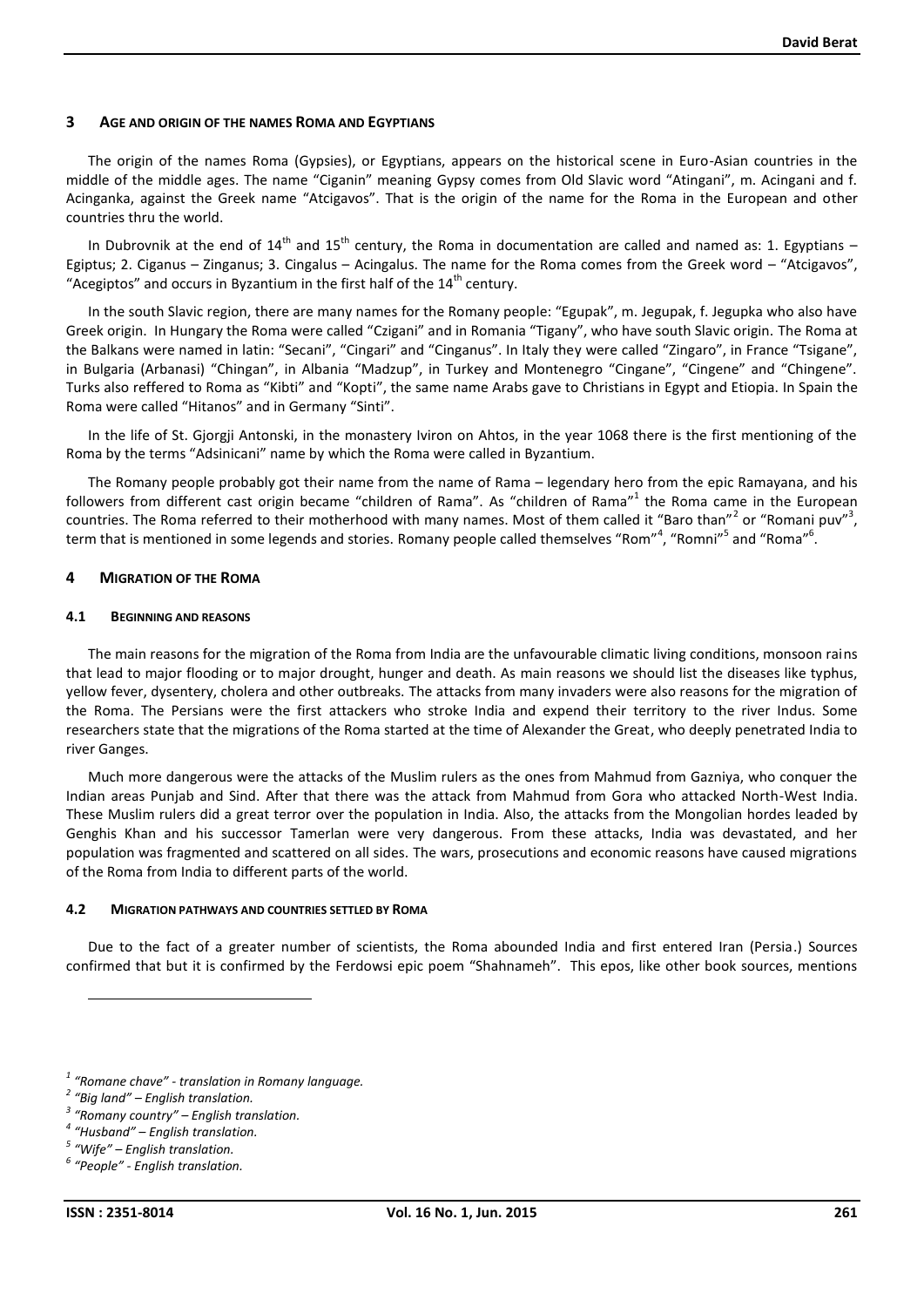Luries (musical group of Roma and dancers) who entertained the Iranian population. From Iran, part of the Romany tribes moved to Afghanistan. Proof of their movement and living in Iran and Afghanistan are the borrowed Persian words that are still used in the Romany language today. From Iran and Afghanistan till the Caspian Sea on north and Persian Bay on south, one group of Roma moved in Armenia. Due to the vocabulary, we think that the Roma were here a greater period of time and afterwards they divided in many groups and went in different ways. One group thru Caucasus went in Russia and another group went in Greece and the country in the Balkans. The south group went on the flows of the rivers Tiger and Euphrates. A number of tribes from this group moved toward Syria. The greater number of tribes from this group arrived in Asian Turkey. The most southern branch continued their way along the Mediterranean Sea and through Palestine arrived in Egypt. Some of the tribes continued to move along the North African Cost all the way to Gibraltar Bay, where they probably crossed in Spain. Other researchers have a different opinion about the arrival of the Roma in Spain, some state that they arrived in Spain through France and some state that the Roma arrived in Spain with the Arabians. The group who stayed in Turkey, crossover the Bosphorus and arrived in Greece and in the Balkans. The final movements were in England and in Scotland.

# **5 AWAKENING OF THE NATIONAL CONSCIOUSNESS**

In the middle of the 19<sup>th</sup> century, the first attempt of the Roma for freedom from slavery was started. This was in Romania, where the Roma stand for a rebellion but this uprising was cruelly crushed. Even do the first rebellion was not successful the fight for freedom could not be stopped. The national awakening after this is getting more and more development.

The first attempt for national organizing happened in Germany when *Joseph Reinhardt* invited a greater number of Roma in Konshtad near Stuttgart. Roma arrived from Italy, Spain and Russia so that an Organization is formed, which will protect the rights and the interest of the Roma. This was not successful due to the fact that the German authorities condemned the gathering and they banned the Roma from organizing gatherings.

In the following years the Roma were active in Hungary but also these gatherings were disabled and condemned. In England in 1891, *George Smith* addressed to the English parliament with a request that the Government will solve the problems of the Romany population.

From that time the Manifest of the Roma in Bulgaria dates. This Manifest was send to the Government in Sofia, demanding that the Government will secure their civil rights and religious freedom. In 1990 a Romany school is opened in Sofia but after a while the school is closed.

After the October Revolution in which the Roma participated, in 1921-1922 there were attempts for establishing Roma Councils, but this idea is supported in the middle and in the end of the 90ties. In the 90ties a lot of Roma organizations were established, newspapers were launched, television shows in Romany language were emitted, a Romany school is opened, books were published and a Romany theatre is founded. In the 90ties there was a mutual attempt for national awakening of the Roma but after a while the attempt started to fade. Unlike the Romany movement in the Soviet Union, in Poland the Roma organizations had a more traditional then national political character.

In the beginning of the 30ties of the 20<sup>th</sup> century, the Roma in Romania proceeded more organized towards achieving their human rights and establishing an International Organization of the Roma. But the Romanian authorities this time too were ruthless and forbidden the Romany organizations and the general Antonesku "cleaning" of all national minorities in the country, primarily Roma and Jews.

Awakening of the national consciousness of the Roma were also in the United Stated of America. In the 30ties of the 20<sup>th</sup> century a Romany Organization was formed, whose president was *Stevo Kozlov*. On that occasion a construction of a Roma neighbourhood near New York was predicted, starting of school, workshops for making Kettles and other product from copper and other metals.

In Belgrade, Serbia, a student of the Law Faculty, Svetozar Simich launched a newspaper "Romano lil"<sup>7</sup>, who was a foundation for making Romany organizations. Due to the lack of founding, the Romany newspaper stopped publishing. The strengthening of fascism and the military danger suffocated the idea of the national emancipation of the Roma.

*<sup>7</sup> "Romany leaf" – translation in English.*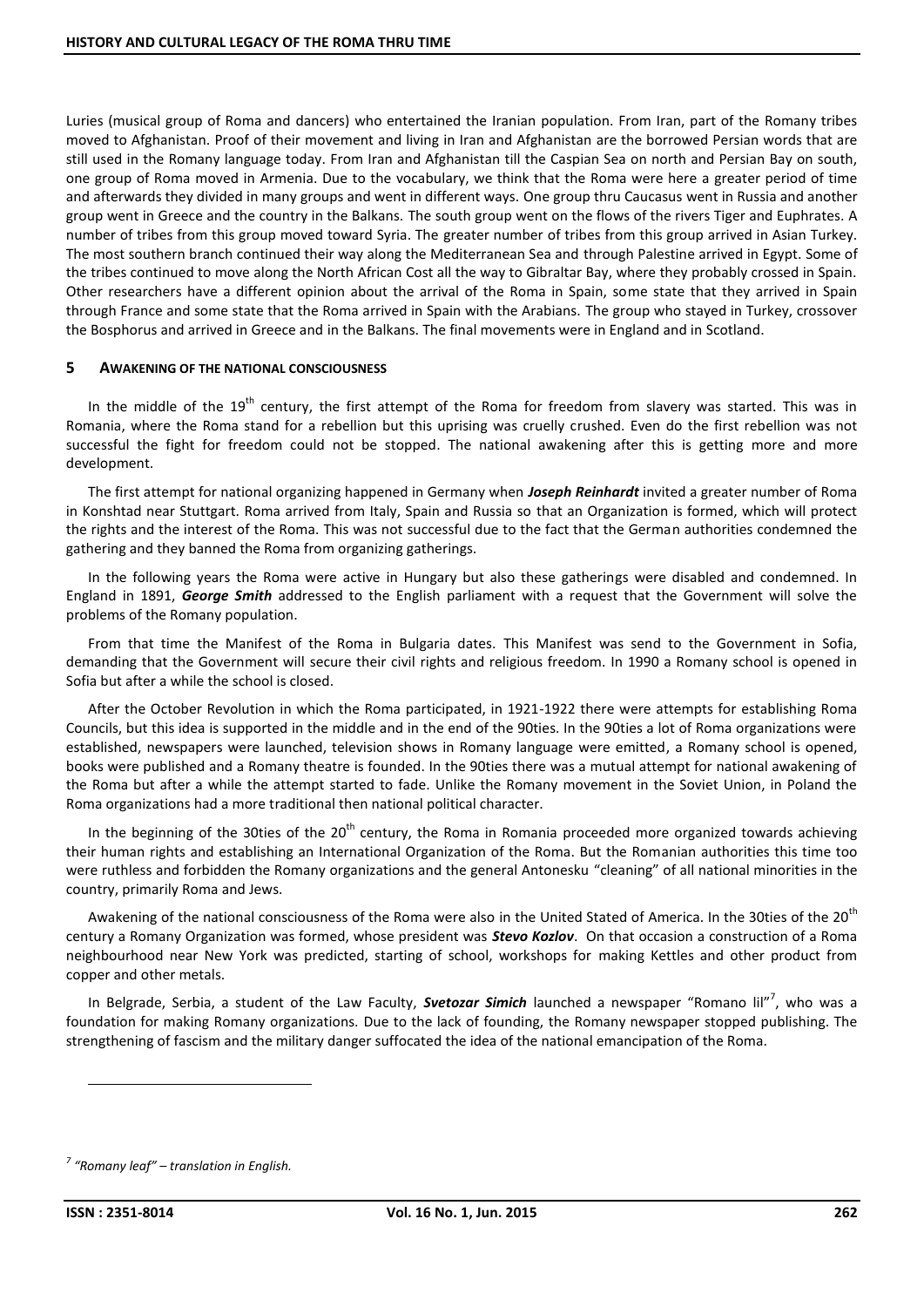The Roma re-awaked in the 60ties of the 20<sup>th</sup> century. In 1958 in Hungary a "Union of Roma" is founded. After that many Romany organizations were established in Germany, Spain, Finland, Sweden and France. But these organization even do established, did not have international programs and their work was focused inside the country where they were established.

In 1969, when the action of the Roma in Yugoslavia is started, it came to international connection and collaboration. Due to that, upon a proposal of *Slobodan Berberski*, on the 6<sup>th</sup> April 1971 in London the "First World Congress of the Roma" was held. On that Congress, an "International Organization of the Roma" is founded, whose president was elected Berbeski. On the same Congress a decision has been made about the national flag and anthem of the Roma and the first contact was established with the Indian Government through the Indian Embassy in London.

Since then the bond with India begins to strengthen and due to that in Chandigarh – the capital city of Punjab, *Vakendra Rishis* found the "Institut for Romology" and started the magazine "Roma". In 1976 in Chandigarh, "The First World Festival for Roma Culture" is held. That was the first meeting of the Roma with their great homeland India, which got a great publicity both in India and in the world. At the end of the Festival, the Romany delegation is welcomed by Indira Ghandi, Prime Minister of India.

*Moradzhi Desaj* also showed interest for the Roma. Upon his suggestion, the Commission for Human Rights in Geneva, adopted a resolution in which the Roma were recognized for Indian culture and linguistic minority and thus to enjoy protection and human rights determined with UN documents.

*"The Second World Congress of the Roma"* was held on April 1978 in Geneva. On this Congress the Status and the Resolution were adopted. With the adoption of these documents, the character and activities of the organizations are more defined and also the number of members has increased. On this Congress there were representatives of Eastern European countries – Hungary and Bulgaria and also representatives of countries of Western Europe. *Jan Cibula*, medical doctor from Bern, was elected as president of the "International Organization of the Roma". The Hollywood actor *Yul Brynner* also participated in the Congress and was elected as an honorary president. In the work of this Congress there was participation from representatives of the United Nations and UNESCO. For the first time there was attendance from Banjari people from Inida.

*"The Third World Congress of the Roma"* was held on May 1981 in Gottingen, Germany. In the work of this Congress took place 26 representatives from Europe, USA, Australia, India and Pakistan. *Sait Bali,* president of the Union of Roma Association of Serbia, was elected for president of the "International Organization of the Roma". Due to the fact of the activities and guidelines provided by the "International Organization of the Roma" the situation of the Roma is improved mostly in Europe.

# **6 CULTURE OF THE ROMA**

The culture covers various human activities – from daily manufacturing of material goods to spiritual creation. The culture can be divided in material and spiritual. Material culture is everything that becomes with human effort, as processing natural substances, manufacturing of new products while spiritual culture includes all shape of human knowledge, ideas, values, ideals and experiences. The culture also includes all social custom, habits, norms, laws and system of communications and symbols, cultural habits and cultural institutions.

All the above constitutive elements of culture we find in Roma. Due to the origin of the Roma, the Romany culture has a strong impact from the Indian culture. Up to today, the Roma have preserved chain of elements from the Indian culture which undoubtedly indicate of their cultural and ethnical origin and identity. These elements can be traced and study both in terms of material and spiritual culture, including customs, habits, norms, laws, language and symbols. The Romany culture sustained impact from a variety of more developed cultures, but its core remained preserved.

In the Romany culture the elements of Persian, Armenian, Arab, Greek and old Slavonic cultures are recognizable. The Roma in individual countries, especially in the Balkans were carriers of culture. They worked as expert craftsmen, so they were carriers of the craft culture. The Roma were carriers of the musical culture also in their folklore are interlaced Indian, Oriental and pagan Slavic elements.

Due to the European measurements, literacy is the basis of a culture. The Romany culture at the start was oral culture, which transferred from generation to generation. In that sense a lot of Romany myths, legends, beliefs, stories and songs, forms of folklore, customs, tradition and language are preserved.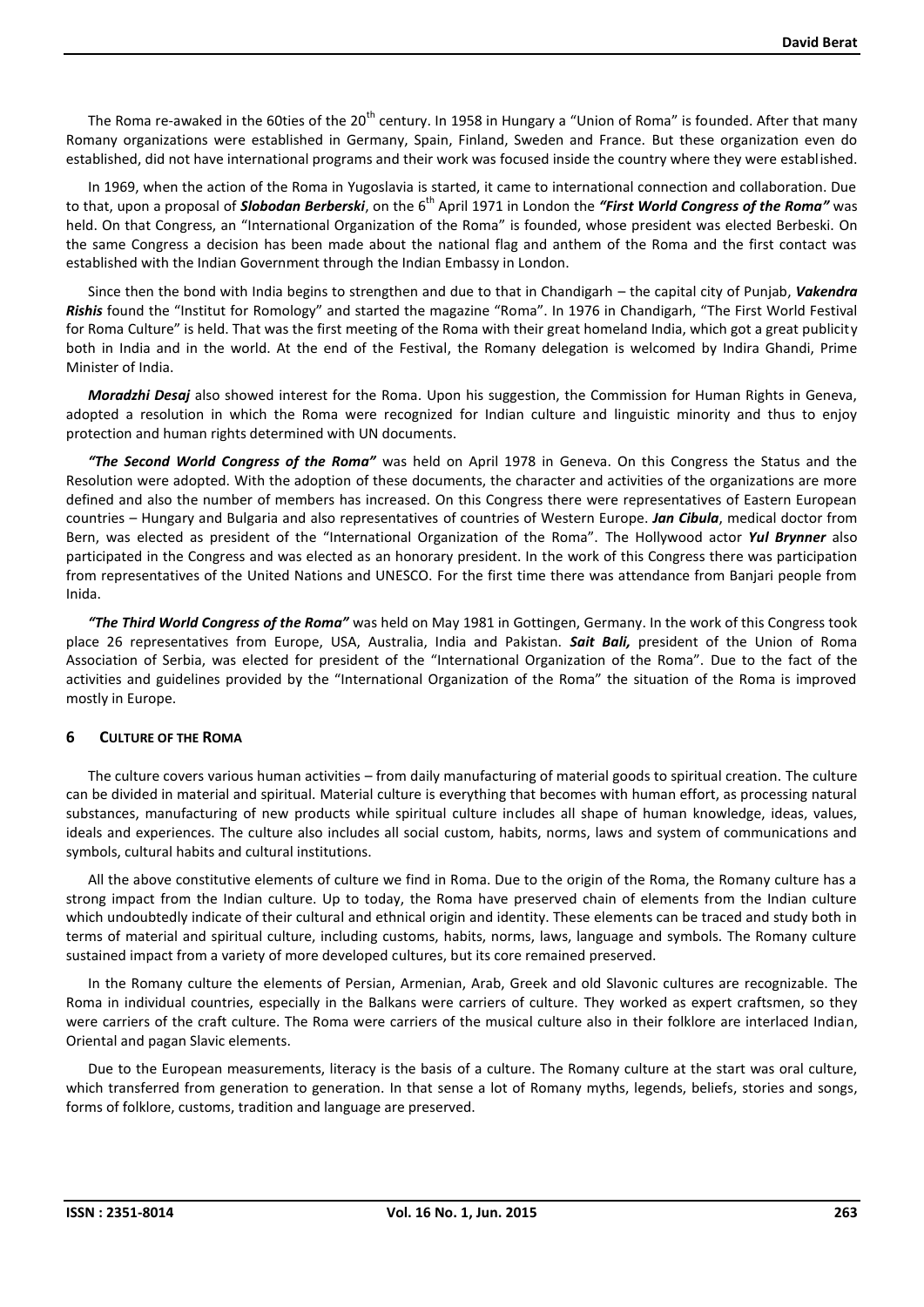#### **6.1 LANGUAGE OF THE ROMA**

The language is a tool for understanding among the people. The Romany language preserved the basic lexical fund which has its basis in the old Indian language and shows typological proximity to secondary Indian and new Indian language. Some processes that took place in the stage of secondary Indian languages took place also in the Romany language with simplifying the phonetic system and demolition of old morphological forms, linguistic similarity of the secondary Indian languages and dialects of belonging and ethnic words, out of which the core of Roma ethnicity is developed. Linguistic similarity was much bigger than what it is now the case with the new Indian language. The language that is used by Roma in Macedonia is filled by a great number of dialects, but despite that the Roma in Macedonia communicate with each other without a problem. According to the source of origin and influences that have been exposed, Romany dialects demonstrate changes in voice view, and major morphological changes are seen in the reduction of the gender of two (male and female) and numbers of two (singular and plural).

The Romany language is practiced by a lot of scientists, but by my opinion the first place belongs to the academic in Sarajevo *Rade Uhlikj* with his "Serbo-Croatian Romany-English Dictionary", while in Macedonia *Shaip Jusuf* with his "Romany grammar", issued in cooperation with *Krum Kepeski*. *Ph.D. Trajko Petrovski*, researcher of the Romany language, folklore and ethnology in cooperation with *Ph.D. Bone Velichkovski* issued "Macedonian-Romany and Romany-Macedonian Dictionary". Roma in the Balkans are divided to Vlach and non Vlach. In the past the non Vlach Roma lived on the territory of the Ottomans, so they are often called Turkish Roma and today they live mostly in Macedonia, Serbia, Bulgaria and Turkey. From the great number of dialects which are used by Roma in Macedonia, mainly use 3 dialects: 1-Arliski; 2-Dzambaski and 3- Kovachki (Bugurdziski).

# **6.2 FOLK STORIES AND POETRY**

India has a rich literary treasure from myths, legends, fables, short stories, long stories, and novels. It is known that Roma took from these treasuries a lot of goods. Researchers from many countries, starting from the 15<sup>th</sup> century till today collected a great number of Romany myths, legends and stories. In contact with different people and nations the Roma took a part of their stories that thru time more or less were changed. *Friedrich Pot* has published a certain amount of Romany stories, sayings and proverbs. There are a lot of stories and poetry in Romany language in the work of other authors among which there is the Serbian writer *Rade Uhlikj*.

Roma as other people, have their myths about creating the world, the human, demons and ghosts, animals and plant, and other things like the violin for example. Legends and fairy tales (purani em paramisi) are diverse. Among the fairy tales stand out the ones for plants, animals and the funny stories, who awakened great interest. Among the legends the most popular ones are the one about the "Romany Kingdom". *Kondrad Berkovski* and *Rade Uhlikj* state that the memories about the motherland are noted in the Romany stories and thru that a spiritual connection between India and the Roma is shown. This connection is also shown thru proverbs and riddles.

Romani poetry has taken a great attention of a lot of researchers. Critics and artists state that the Romani poetry is a lot of the Romani people, amazing, naive, sincere and deeply true. A lot of poets from the world listened to Romany songs with a great fascination and used the topics included in the poetry. Roma poetry anthology is one of the most famous Roma poetry written by *Rade Uhlikj* and *Branko B. Radichevikj*.

# **6.3 MUSIC AND FOLKLORE**

Even do Romany music has its roots from the Indian music, still represents a special concept and theme in the history of the music. The music is a part of the life and spirit of the Roma and represents their loveliest flower.

The oldest data for Romani musicians are contained in the long epic poem "Shahnameh", written by the Persian poet *Ferdowsi* between c.977 and 1010 CE. From the musical instruments are mentioned harps on which Roma girls played. Also there is the use of drums in the singing and dancing of the Roma. During the  $16^{th}$ ,  $17^{th}$ ,  $18^{th}$  and  $19^{th}$  century the Romani music was very popular and due to that a lot of orchestras were set. Musicologists state that their interpretation is sentimental and passionate.

A lot of scientist state that the Romani music did a great influence over the Hungarian and Spanish music. The Hungarian compositor *Franz Liszt*, for whom there is an opinion that himself was Roma, in his book "The Roma and their music in Hungary", proved and commented that the Romani music did a great impact on the Hungarian music, which was denied by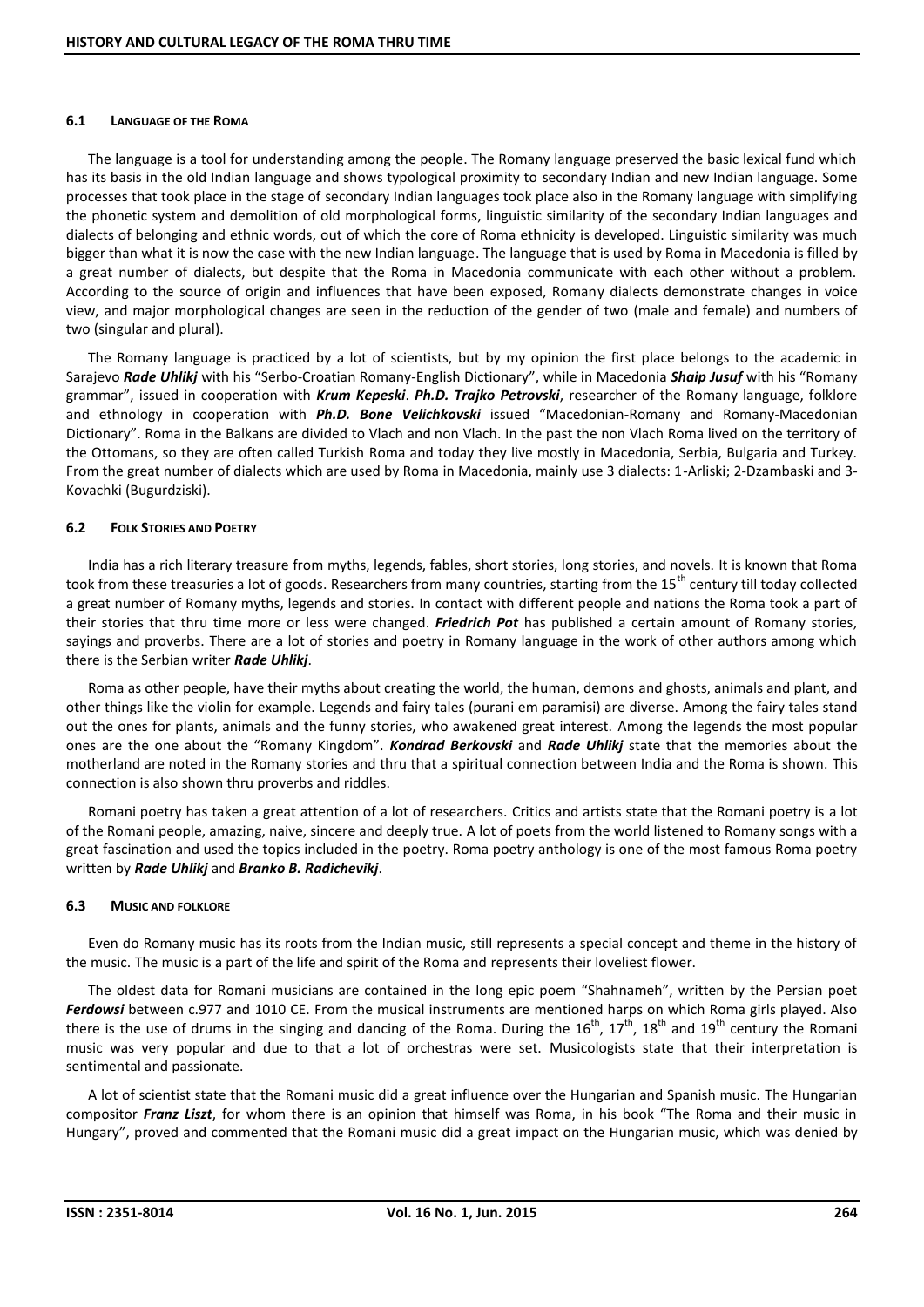some composers. A lot of famous musicians and compositors like Haydn, Beethoven, Brahms and Schubert used the Romani music as an inspiration.

The Romani had influence over the creation of many Spanish musicians and compositors. The music of the Spanish Roma is vocal, and from the instruments the guitar, castanets and tambura is used more often, while in East European countries the Roma use mainly the violin. One of the most famous Roma artists was guitar player and compositor *Jean "Django" Reinhardt*. He had a great talent, Jean Cocteau stated that his guitar had a human voice, a guitar that cries and laughs. Django was one of the most fantastic artists in the first half of the  $20^{th}$  century. He played unimagined melodies, melodies that would "melt you hart" in a second.

#### **6.4 ART OF THE ROMA**

Even do the Roma lived in a civilized Europe more than 10 centuries they still do not had conditions for creating art. The Romani language did not have the right to citizenry in neither country of the modern world, and there was a lack of social, institutional and cultural assumptions for creativity.

In the past, talented individuals can create and promote themselves as artist only if they accept assimilation and hide their Roma origin. A good example for that is *John Bunyan*, a famous English writer and poet, whose ancestors were Roma boilers. Also we can mention *Milan Begovich* a poet of the Croatian modern art and drama writer and *Velimir Zhivojinovich* also a poet, interpreter and drama writer. Both of them are Roma but did not declare themselves as ones.

Many of the famous Hollywood actors in the United States of America are Roma or have Roma origin. Among them are *Sir Michael Caine, Sir Charles Chaplin, Yul Brynner, Bob Hoskins, Elvis Presley, etc*<sup>8</sup> *.*

Still, the poets were the first ones who spoke and created art in the Romani language. *Adam Tikno* (1875-1948) was a Romani poet who had 3 poems published written in Romani. His last name is interesting because it has a Romani meaning $^9$ . Also, *Gina Rajnchikj* wrote in Romani and many of her poems were translated in Swedish and German. The Roma poetry started to get published after the October Revolution in the Soviet Union when social terms and institutional and cultural assumptions for creation and development of the culture and art of the Roma were created. *Alexander Germano, Nina Alexandrovna Dudarova, Mikhail Bezlidski, Nikolaj Alexandrovikj Pankov, Nikolaj Satkovikj* and others also got wrote in Romani language, but soon after their work got published the conditions for creating art in Romani language will be terminated. A memory of that time is the "Roman" theatre in Moscow, and only few Roma continue to write in their mother language from which the most significant is *Alexander Belugin* known by his Romani name – *Leksa Manush*. The most famous Romani poet by mine opinion is *Bronislava Wajs Papusza*. Papusza is the only Romani poet in Poland who published her collection of poems in Romani and Polish named "Papushakere gila"(Papusza`s songs). She wrote about the tragedies of the Roma and the horrors of the war, which she was a part of. Papusza song "Ratvale asva", meaning "bloody tears", was translated in many different languages in the world. Many other Romani authors published their work. *Katerina Tajkon* was born in 1914, lived and created in Stockholm, Sweden. *Mateo Maximoff* was a prose writer, born in 1917 in Barcelona lived and created in Paris. His novel "Ursitori" meaning "bears" is translated in few languages. His work "Price of freedom" was also popular. The work of *Lakatos Menyhert* was also very popular especially his novels and stories. Prose was writer by *Andre Loleshti* and *Joseph Daroshi Choli*. The Czech poet *Dezider Bangu* wrote both in Romani and Czech.

There a lot of poets that wrote prose and poems during the existence of Yugoslavia. Among them we should mention *Slobodan Berberski, Rajko Gjurikj, Rade Uhlikj* and *Jovan Nikolikj*. Roma created in others countries, *Mariela Mehr* in Switzerland, *Sandra Jayat* in France and Ian Hancock in the United States of America. Thru the Romani poetry and prose, the beginnings of the theater and fine art occurred. The theater in Skopje "*Pralipe*" led by the Roma director Rahim Burhan performs in many national and international festivals and had excellent criticisms and reviews. Also the cast of the theater "*Romen*" in Moscow had good reviews. In the area of fine art, there were Romani academic painters *Tamas Peli* from Budapest, *Slobodan Karagjich* from Novi Sad, *Nikola Dzafo* and *Dushan Jovanovich* from Belgrade.

*<sup>8</sup> http://www.imninalu.net/famousGypsies.htm*

*<sup>9</sup> Tikno – meaning "small" in Romani.*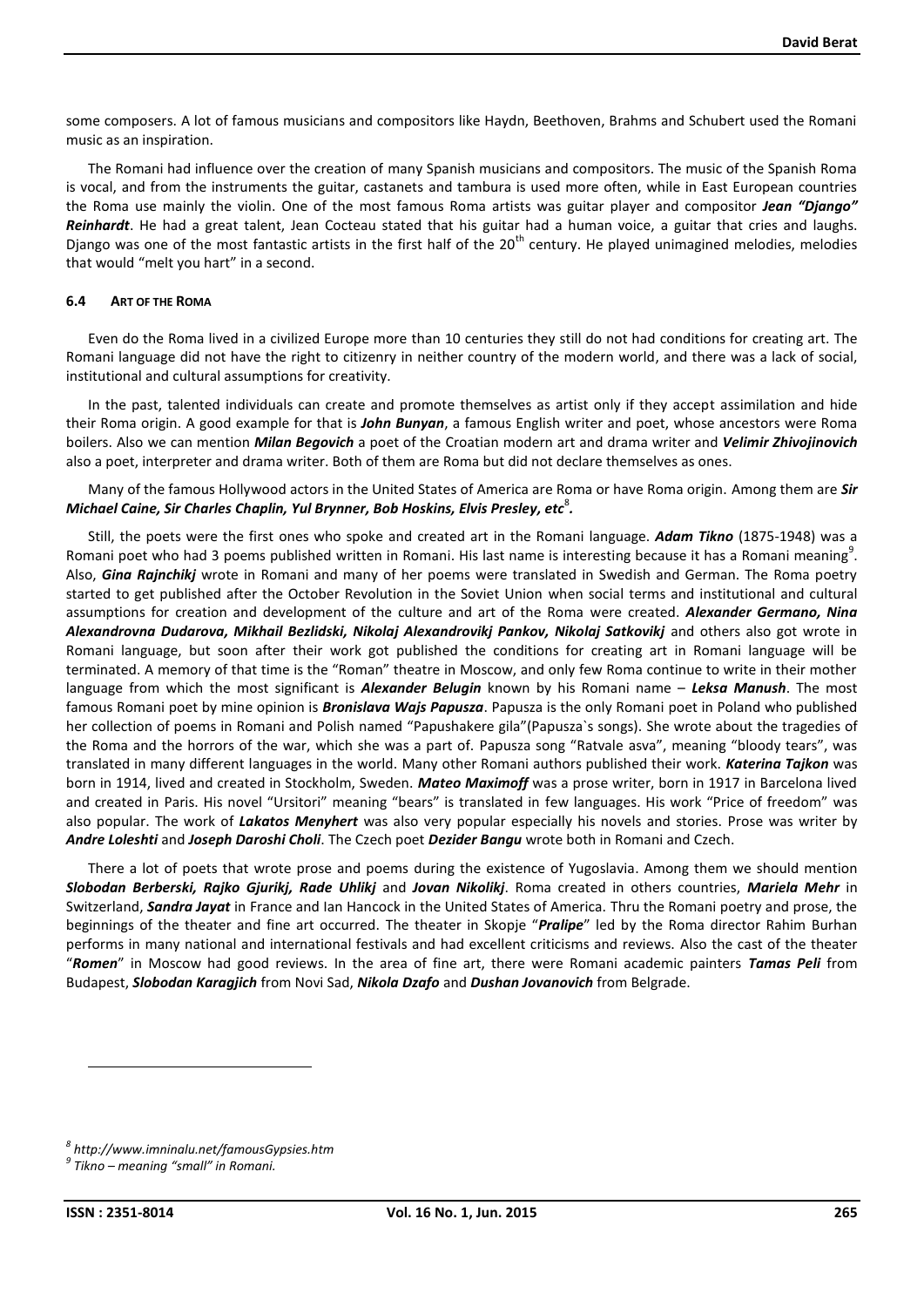#### **7 AUGUST KROGH, THE GREATEST ROMA SCIENTIST AND NOBEL PRIZE WINNER**

The greatest Roma scientist with no doubt is *Dr August Krogh*. Schack August Steenberg Krogh was born at Grenaa, Jutland, Denmark, on November 15, 1874. He was the son of Viggo Krogh, shipbuilder, and Marie, née Drechmann. He mentioned his Roma origin during his speech<sup>10</sup> while receiving the Nobel Price for Physiology or Medicine in 1920. He received the Nobel Price for the discovery of the mechanism of regulation of the capillaries in skeletal muscle and was first to describe the adaptation of blood perfusion in muscle and other organs according to demands through opening and closing the arterioles and capillaries. He is also famous for development of the Krogh's principle.

He was greatly stimulated by his teacher and friend William Sörensen, who especially advised him to take interest in physiology. After having entered the University of Copenhagen in 1893 he started to study medicine but soon devoted himself to zoology. In 1897 he began to work in the Laboratory of Medical Physiology under the famous Professor Christian Bohr. When he had passed his examination in zoology, he became Bohr's assistant. In 1908 an Associate Professorship in Zoophysiology was created for Krogh at the University of Copenhagen, and eight years later this was changed to an ordinary chair, which Krogh held till 1945, when he retired. His work went on, however, in the private laboratory at Gjentofte, erected for him with the aid of the Carlsberg and the Scandinavian Insulin Foundations.

As a young student (1896) he started some experiments on the hydrostatic mechanism of the Corethra larva, the results of which were not published, however, until 1911. In 1902 Krogh took part in an expedition to Disko, North Greenland, where he studied the CO2 tension and the oxygen content in the water of springs, streams and the sea. This led to important results about the role of the oceans in the regulation of the CO2 of the atmosphere and also set out the principles of tonometric measurement of dissolved gases which he later applied to physiological problems (1904).

At the age of 32 years (1906) he won the Seegen prize of the Austrian Academy of Sciences for a paper on the expiration of free nitrogen from the body. Krogh's dissertation (1903) contained a study of the gas exchange in the frog. He found that, whereas the skin respiration was relatively constant, great variations occurred with regard to lung respiration. Partly in collaboration with his wife, Dr. Marie Krogh, he subjected the whole question of the nature of the gas exchange in the lungs to a new examination. For this purpose he constructed his well-known microtonometer, where the tension equalization with blood takes place against an air bubble of about 0.01 ml.

His rich experience with regard to metabolism Krogh summarized in the valuable monograph "The Respiratory Exchange in Animals and Man" (1916). Later on (1920) with several collaborators he made another important contribution to this series of problems by establishing the fact that when fat is catabolized for muscular work a loss of 11 % of the heat of combustion takes place, owing to the waste when fats are converted to carbohydrates. In 1922 he wrote his book "The Anatomy and Physiology of the Capillaries" and several others publications. Other comprehensive investigations on heavy muscular work were performed under the auspices of the League of Nations by Krogh and his school (1934), when a number of important problems were dealt with, such as heat regulation, respiratory metabolism, influence of diet on the capacity for work, blood sugar, lactic acid, training and fatigue, kidney function.

In his book "The Comparative Physiology of Respiratory Mechanisms" (1940) Krogh has given a fascinating and lucid description of many different ways in which the demand for oxygen is met in the animal kingdom. The many facts observed in this work have been reviewed by Krogh in his monograph "Osmotic Regulations in Aquatic Animals" (1937) and in a "Croonian lecture" (1946).

In 1905, Krogh married Birte Marie Jörgensen, a medical student, who obtained her M. D. degree and had four children, three daughters and one son.

Krogh was given Honorary Doctorates by the Universities of Edinburgh, Budapest, Lund, Harvard, Göttingen, Oslo, and Oxford. He was made a member of the Academy of Sciences, Denmark (1916) and became foreign member of many other academies and learned societies, among them The Royal Society, London (1937). The same year, he was awarded the Baly medal of the Royal College of Physicians, London.

Dr August Krogh died in Copenhagen on September 13, 1949.

*<sup>10</sup> http://roma-und-sinti.kwikk.info/?page\_id=545*